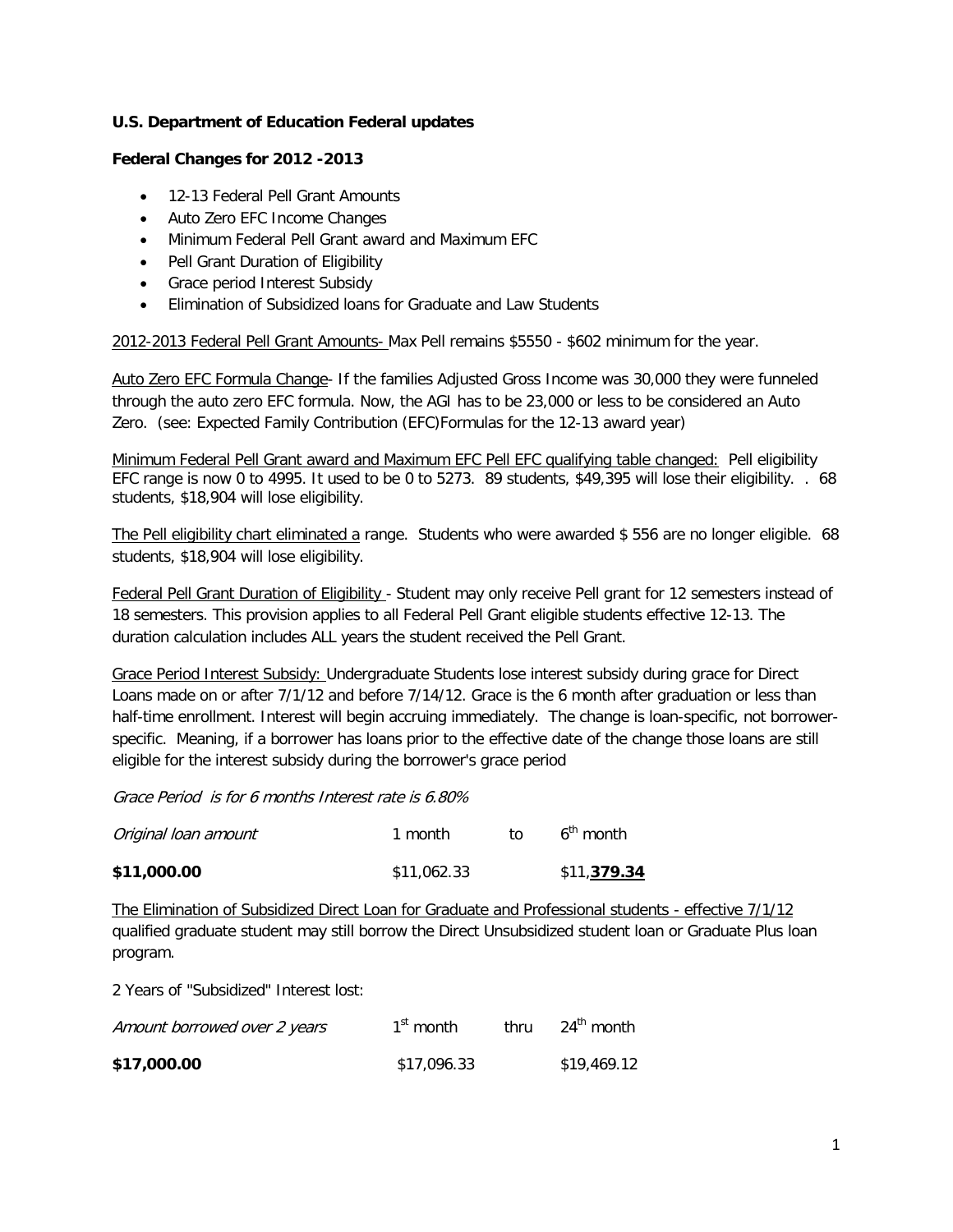## **Federal Verification Changes 2012-2013 (**see verification action plan)

Students completing the Free Application for Federal Financial Aid (FAFSA) will be asked a series of questions to determine whether they are eligible to use the IRS Data Retrieval Tool to complete their FAFSA. Although not required, families applying for aid are strongly encouraged to use the tool if possible as it may simplify the federally mandated verification process.

Later this spring, students who apply for aid and did not use the IRS Data Retrieval Tool will be sent an email from the federal government requesting they go back to the FAFSA on the web and determine if they now qualify to use the IRS data retrieval tool to possibly update their income information.

Students who are selected for verification of their financial aid file by the U.S. Department of Education will have to provide **2011 IRS Federal Tax Transcripts** and for themselves and if applicable their spouse and/or parent(s)

**CSU will no longer accept copies of federal tax returns.** Detailed information on how to obtain the tax transcript may be found online at [www.irs.gov](http://www.irs.gov/) or by calling 1-800-829-1040

Students/spouse or student/parent who do not file a 2011 IRS federal tax return will have to provide 2011 employer issued W2 forms . If student/spouse or parent did not receive a W2 but earned an income, the amount and source of that income must be noted on the 2011-2012 verification worksheet.

If student or parent answers YES on the FAFSA that they receive Food Stamps, they will be asked to document that they receive the food stamp benefit. Acceptable documentation will include a copy of their SNAP card, print out of SNAP statement.

Students completing the FAFSA should be very careful to include the correct information as all changes/updates/corrections have to be sent to the federal processor for updates to insure integrity in our federal financial aid programs

## **Federal Changes for 2013 – 2014**

- 13-14 Federal Pell Grant Amounts
- Minimum Federal Pell Grant award and Maximum EFC range
- Federal Stafford Loan Interest Rate Changes

Max Pell is \$5645 the minimum is \$602 for the year. As of 8/2/13 - 3,290 students qualifying for max Pell \$5645

Pell EFC qualifying table changed: Pell eligibility EFC range is now 0 to 5081 (in 12-13 is was 4995) 28 students now qualify for \$605 dollars per year

#### Pell Grant Duration of Eligibility:

Student may only receive Pell grant for 12 semesters (6 full time years) instead of 18 semesters. As of 8/2/13- 400 undergraduates have exhausted their pell eligibility.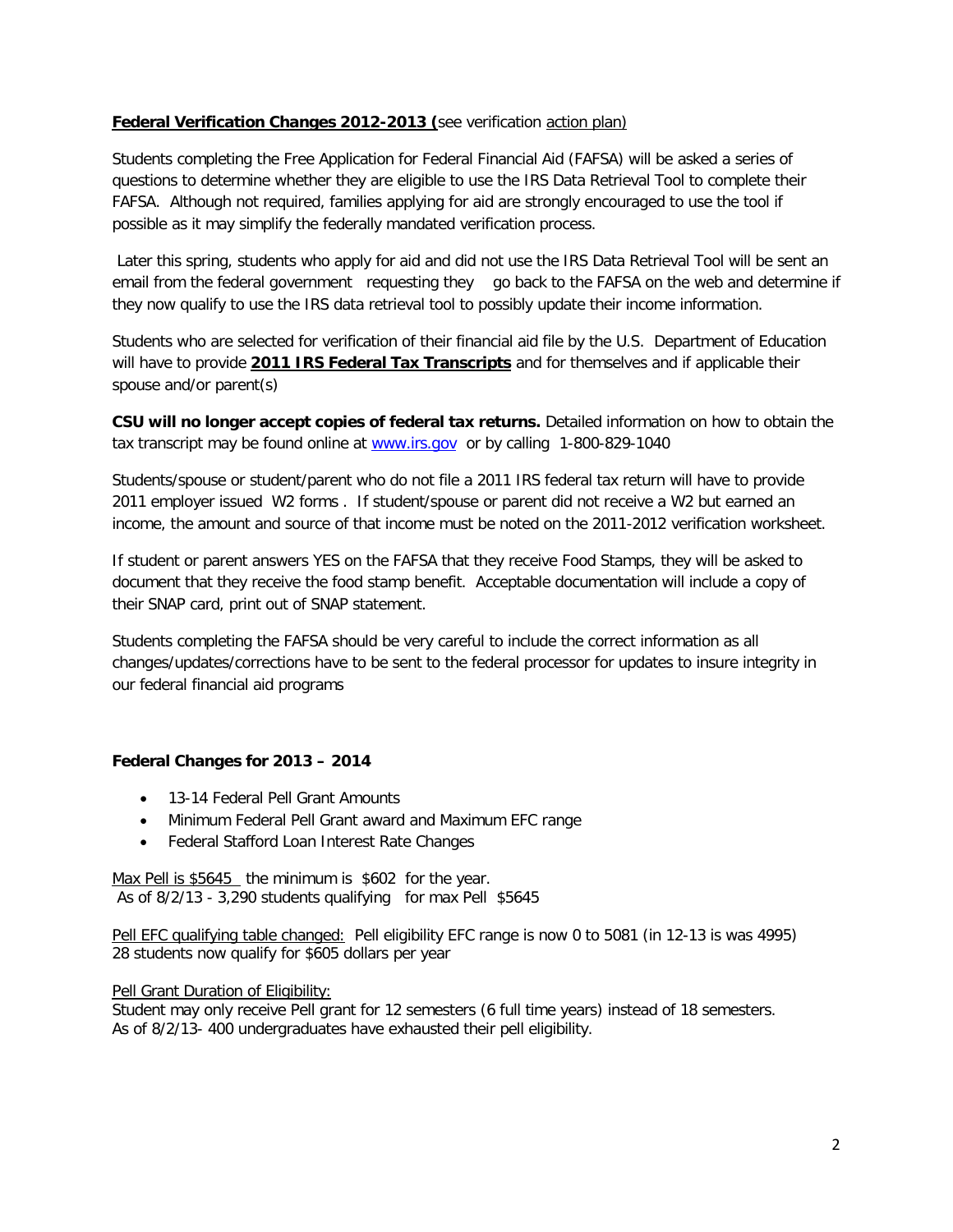## **Federal Loan Interest Rate –effective retroactively to 7/1/13**

Federal Subsidized Stafford loan Interest rate: The new law is a 10 year plan, the loan interest rate(s) will be based on the 10 Year Treasury bill plus 2.05%. The new law sets rate caps at 8.25 percent for subsidized and unsubsidized undergraduate Stafford loans, 9.5 percent for graduate Stafford loans, and 10.5 percent for PLUS loans. Loans made at the current rate will remain the same for the life of the loan.

The Interest rate for loans made on July 1, 2013 through June 30, 2014 are:

Federal Subsidized and Unsubsidized for undergraduate will have the same rate this year at 3.86%

Graduate Stafford Unsubsidized Loan: 5.41%

PLUS (Parent and GradPLUS): 6.41%

## **Effective December 1, 2013**

Federal Sequester impacts Federal Loan Origination Fees:

Effective December 1<sup>st</sup>, 2013 The Stafford origination fees are increasing from 1.051% to 1.072% The Graduate PLUS and PLUS loan origination fees are increasing from 4.204% to 4.288%

This change affects new loans where the 1<sup>st</sup> disbursement occurs on or after December 1<sup>st</sup> 2013.

## **Additional Regulatory Changes:**

# • **Admission Standards "Ability to Benefit"**

Effective July 1, 2012. All students must submit their Final Official High School transcript in order to be Federal Aid Eligible.

# • **Standards of Academic Progress (SAP)**

Financial aid professionals no longer are able to use their professional judgment with students that do not meet standards of academic progress (SAP). They are being restricted to a very objective process. Students are no longer allowed to appeal the max timeframe (exceeding 150% of degree requirement) and repeat course options are now eliminated to 2 attempts when a pass grade was earned. We anticipate this will be changing, especially the max timeframe towards degree completion.

#### • **Award Letter**

The Federal Government is requiring all universities, when awarding financial aid to veterans, adopt a new award letter format that is easier to read and comprehend. They are also asking universities to voluntarily adopt this format for all students. See attached sample of the award letter. Embedded in the award letter is information on the university's graduation rates, loan default rates and median borrowing. This is part of the Consumer Rights initiative, providing consumers with information they should have before making a decision. We expect this to continue. While it is only being requested at this time on a voluntary basis for all other students, we anticipate that it will become mandatory for all students receiving financial aid in the future.